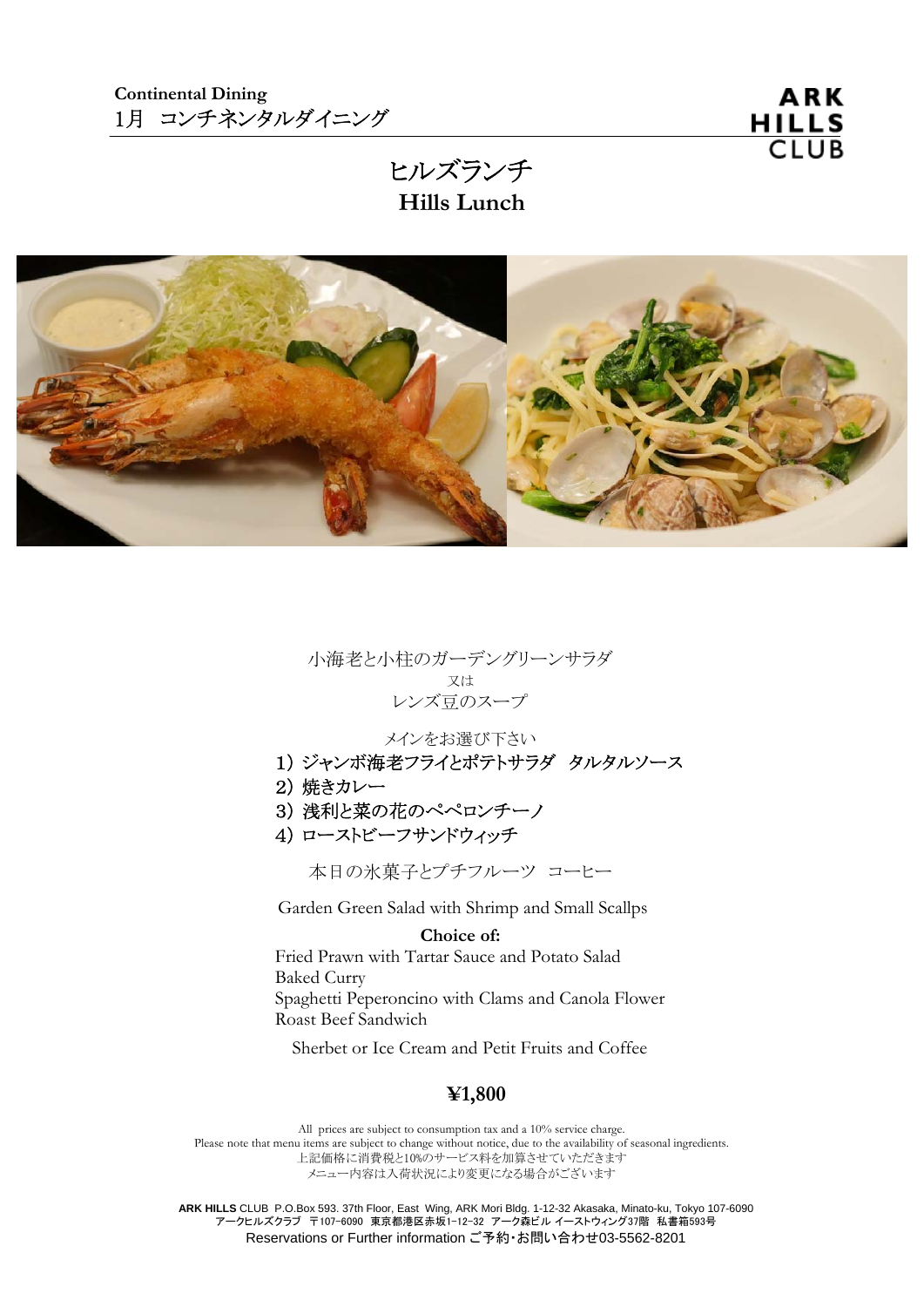ランチ マンスール

**Lunch Menu Minceur**

動物性脂質、塩分の使用を控えたメニューです Special Menu with minimum portion of salt and animal fat.



白子と菜の花とフルーツトマトのサラダ仕立て ポン酢風味のオリーブオイルソース

レンズ豆のスープ

お選び下さい 1) 真鯛と天使海老のロースト バジルとトマトのソース 蛸の煮込みを詰めたカブ添え 2) 仔牛のポワレ ローズマリーソース アンディーブのブレゼと京人参のグラッセ添え 本日のデザート コーヒー 又は 紅茶

Cod Milt, Canola Flower and Fruit Tomato Salad, Ponzu and Olive Oil Dressing

Lentil Soup

Choice of:

 1) Roasted Sea Bream and Grilled Prawns with Basil and Tomato Sauce, Turnip with Braised Octopus 2) Pan-fried Veal with Rosemary Sauce, Braised Endives and Carrots

Dessert of the Day, Coffee or Tea

#### **¥3,800**

All prices are subject to consumption tax and a 10% service charge. Please note that menu items are subject to change without notice, due to the availability of seasonal ingredients. 上記価格に消費税と10%のサービス料を加算させていただきます メニュー内容は入荷状況により変更になる場合がございます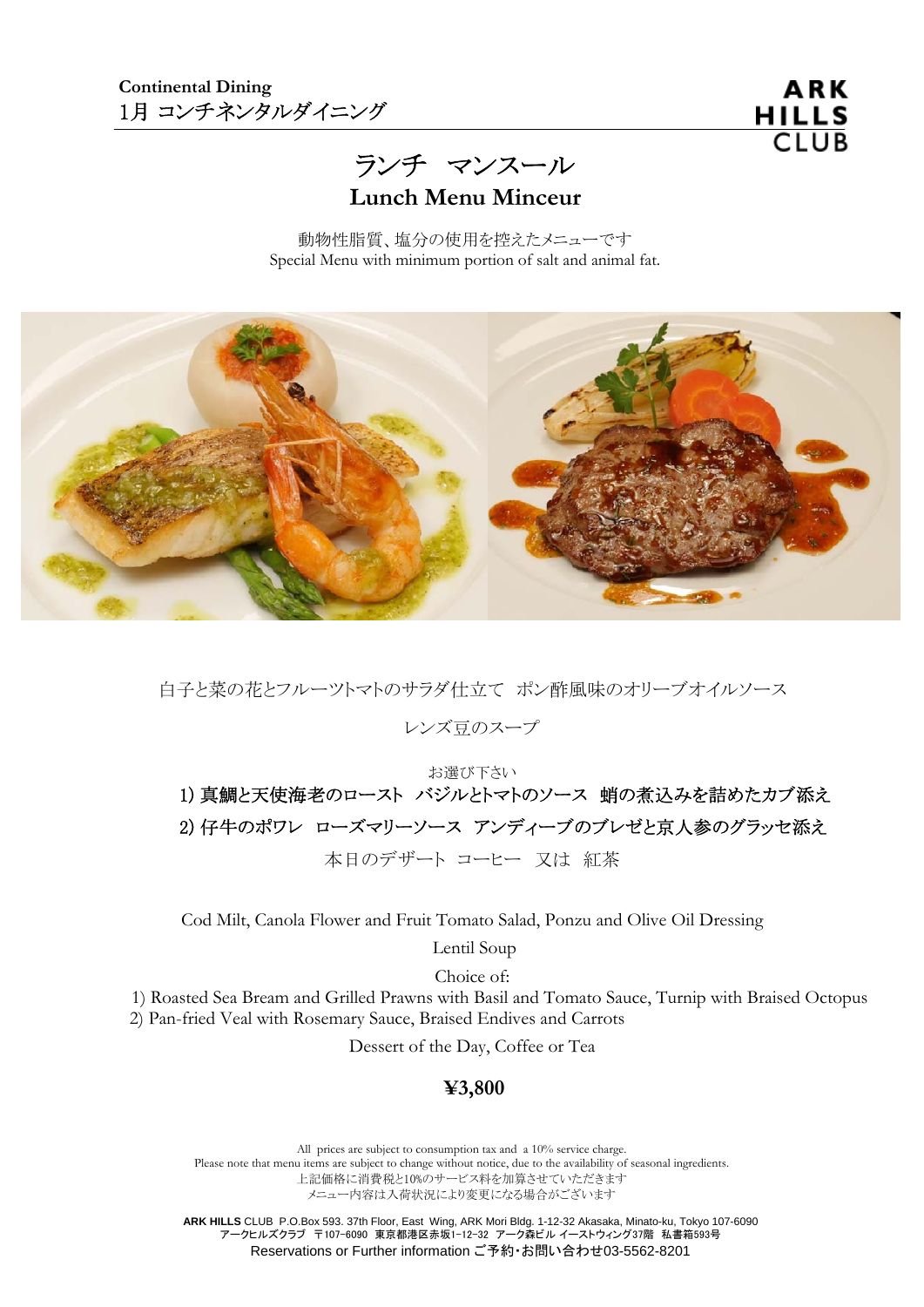# 常陸牛ステーキランチ **Hitachi Beef Steak Lunch**



ノルウェー産サーモンのリエット クリスピーパルメザンチーズとグリーンサラダ添え

浅利と白菜のボストン風クラムチャウダー

常陸牛フィレ肉のステーキ 赤ワインソース レンコンのグラタンと芽キャベツのブレゼと共に

本日のデザート

コーヒー 又は 紅茶

Norwegian Salmon Rillettes with Crispy Parmesan Cheese and Green Salad

Clam Chowder

 Pan-fried Hitachi Beef Fillet with Red Wine Sauce Lotus Root Gratin and Braised Brussels Sprouts

Dessert of the Day

Coffee or Tea

#### **¥8,000**

All prices are subject to consumption tax and a 10% service charge. Please note that menu items are subject to change without notice, due to the availability of seasonal ingredients. 上記価格に消費税と10%のサービス料を加算させていただきます メニュー内容は入荷状況により変更になる場合がございます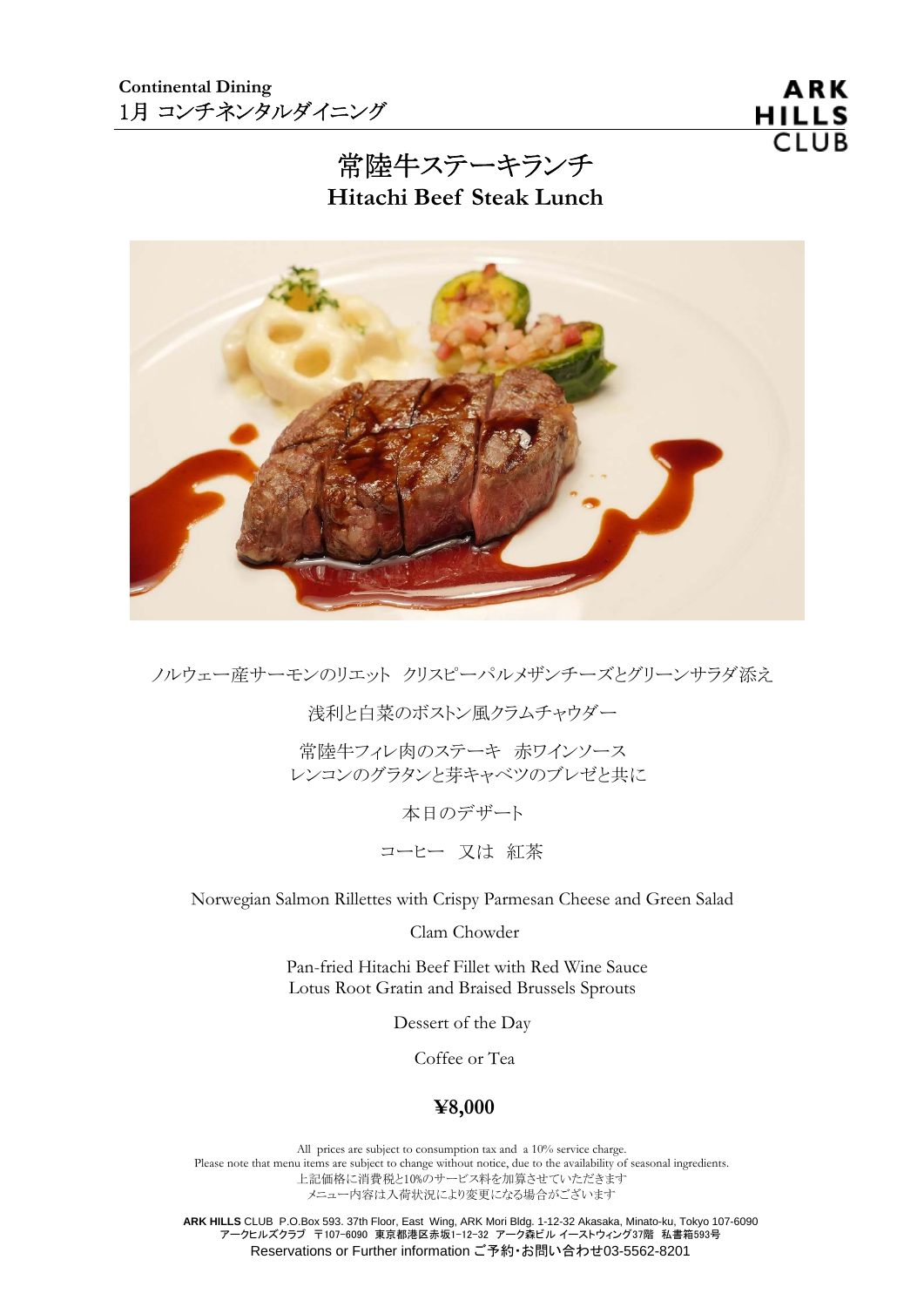ARK HILLS<br>CLUB

# 煮炙り合鴨ロース丼 **Duck Bowl**



小松菜辛子浸し 蒟蒻とぜんまいの白和え

# 煮炙り合鴨ロース丼

留椀 香の物 とちおとめアイスクリーム

 Appetizer, Seasonal Dish, **Duck Bowl**  Miso Soup, Pickled Vegetables, Dessert

### **¥2,300**

All prices are subject to consumption tax and a 10% service charge. Please note that menu items are subject to change without notice, due to the availability of seasonal ingredients. 上記価格に消費税と10%のサービス料を加算させていただきます メニュー内容は入荷状況により変更になる場合がございます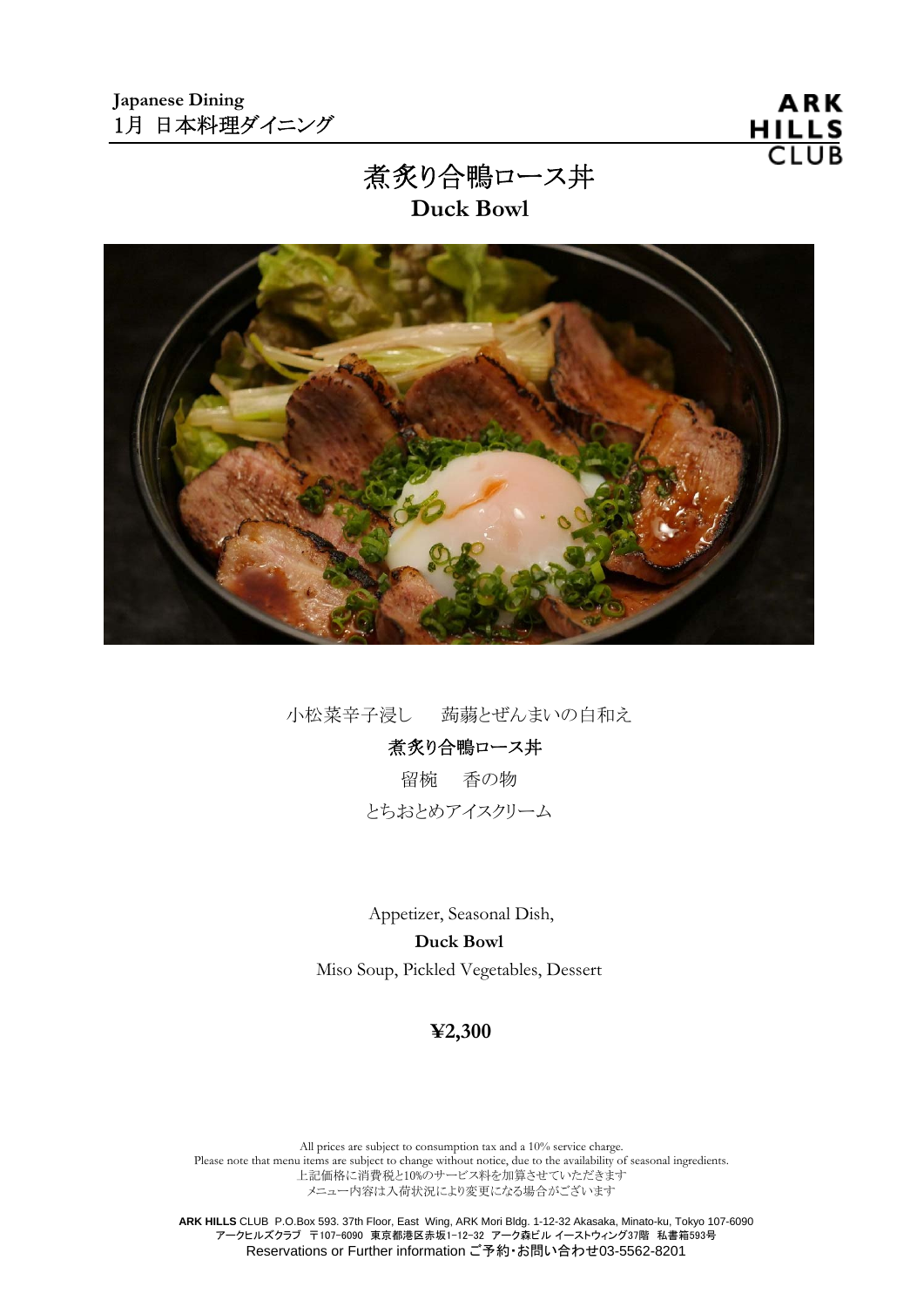ARK HILLS<br>CLUB

# 鶏けんちん蕎麦御膳

 **Soba Buckwheat Noodles with Chicken and Vegetables** 



小松菜辛子浸し 蒟蒻とぜんまいの白和え、紅白胡麻豆腐、数の子土佐漬け

鶏けんちん蕎麦 高菜御飯のおにぎり 香の物 とちおとめアイスクリーム

 Appetizer, Seasonal Foods  **Soba Buckwheat Noodles with Chicken and Vegetables** Rice Ball, Pickled Vegetables, Dessert

# **¥2,800**

All prices are subject to consumption tax and a 10% service charge. Please note that menu items are subject to change without notice, due to the availability of seasonal ingredients. 上記価格に消費税と10%のサービス料を加算させていただきます メニュー内容は入荷状況により変更になる場合がございます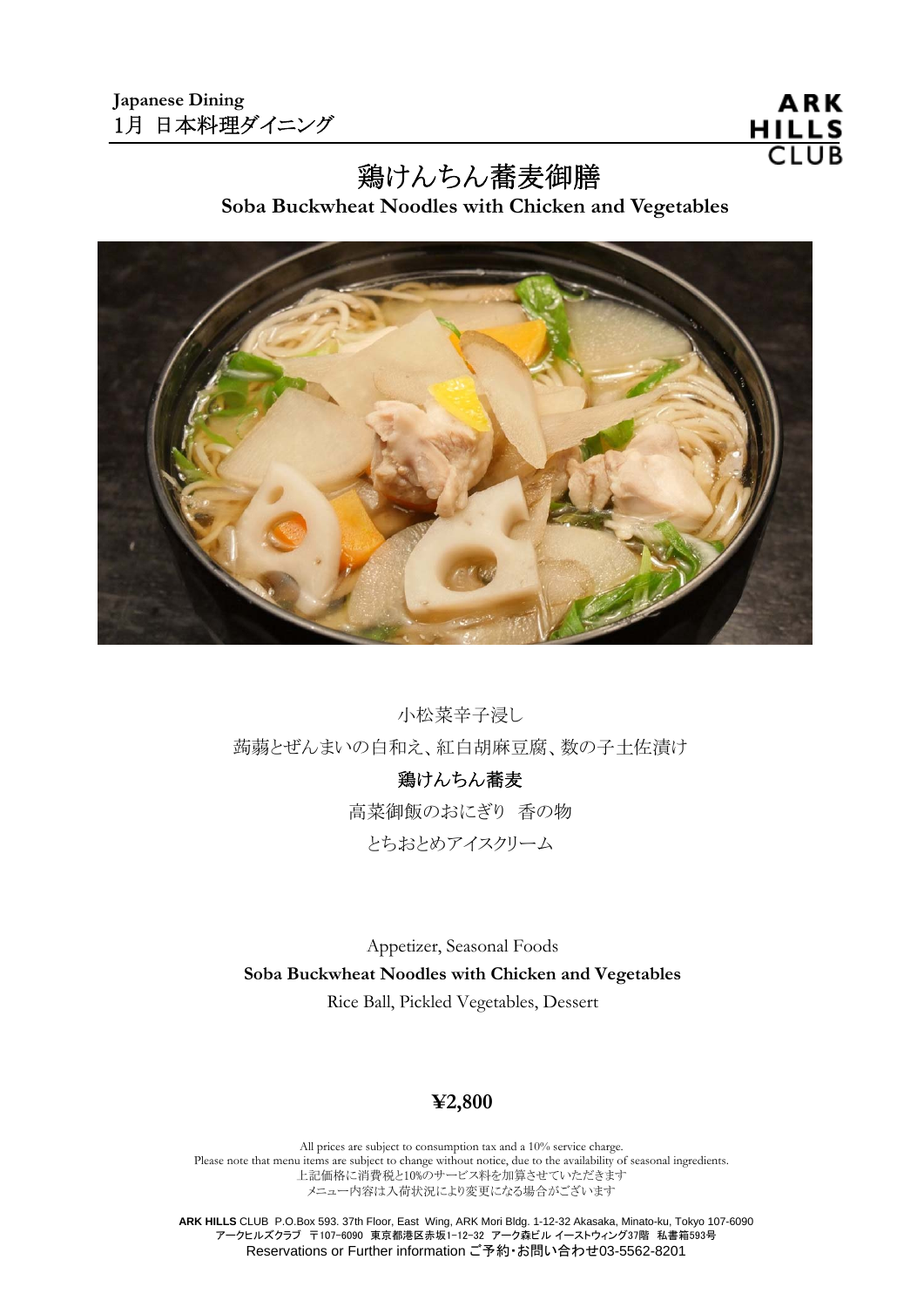# お昼のご馳走 加賀能登海鮮鍋御膳

**Hot Dish with Seafood Zen** 



数の子土佐漬け 小松菜辛子浸し 鯛サラダ

# 海鮮鍋 鰤、ずわい蟹、甘海老

佐渡のこしひかり 香の物 焼餅汁粉

 Appetizer, Seasonal Dish, Fresh Sashimi  **Pot Dish with Yellowtail, Zuwai Crab and Prawn**  Steamed Rice, Miso Soup, Pickled Vegetables, Dessert

#### **¥4,500**

All prices are subject to consumption tax and a 10% service charge. Please note that menu items are subject to change without notice, due to the availability of seasonal ingredients. 上記価格に消費税と 10%のサービス料を加算させていただきます メニュー内容は入荷状況により変更になる場合がございます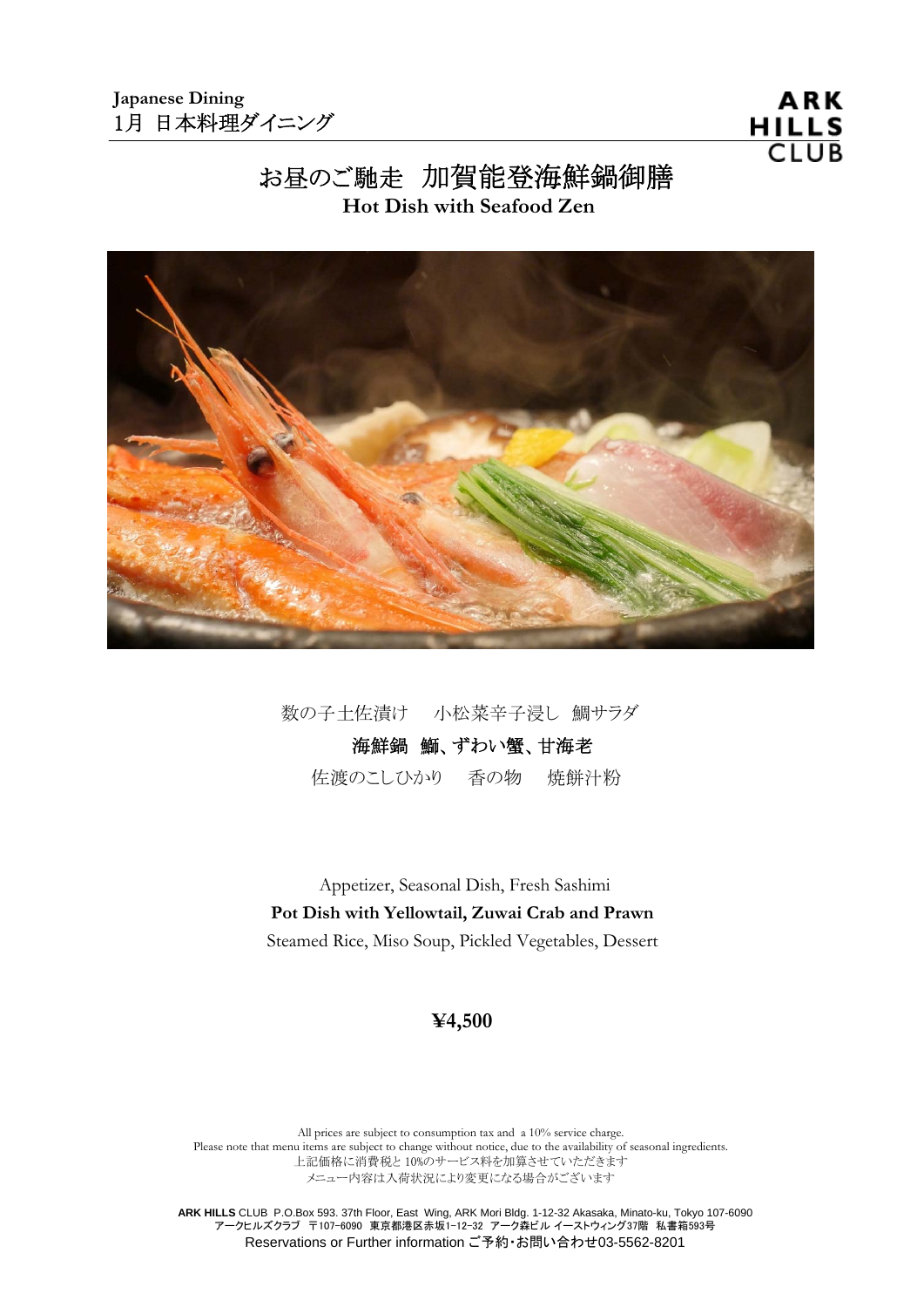# ステーキ屋さんのハンバーグステーキ

### **Hamburger Steak Lunch**

和牛100%のハンバーグ シェフ自慢のオニオンソースをご用意致しました



季節の小鉢 彩りチシャサラダ 豆腐ドレッシング 和牛クラシックハンバーグ オニオンソース 牛スジコンソメスープ 白御飯 又は ガーリックライス (+\500) 又は うに炒飯 (+\800) 香の物

> Seasonal Appetizer, Salad with Tofu Dressing  **Hamburger Steak with Onion Sauce**

Beef Tendon Consommé

Steamed Rice, Fried Garlic Rice (+¥500) or Fried Rice with Sea Urchin (+¥1,000) and Pickled Vegetables

# **¥2,300**

All prices are subject to consumption tax and a 10% service charge. Please note that menu items are subject to change without notice, due to the availability of seasonal ingredients. 上記価格に消費税と10%のサービス料を加算させていただきます メニュー内容は入荷状況により変更になる場合がございます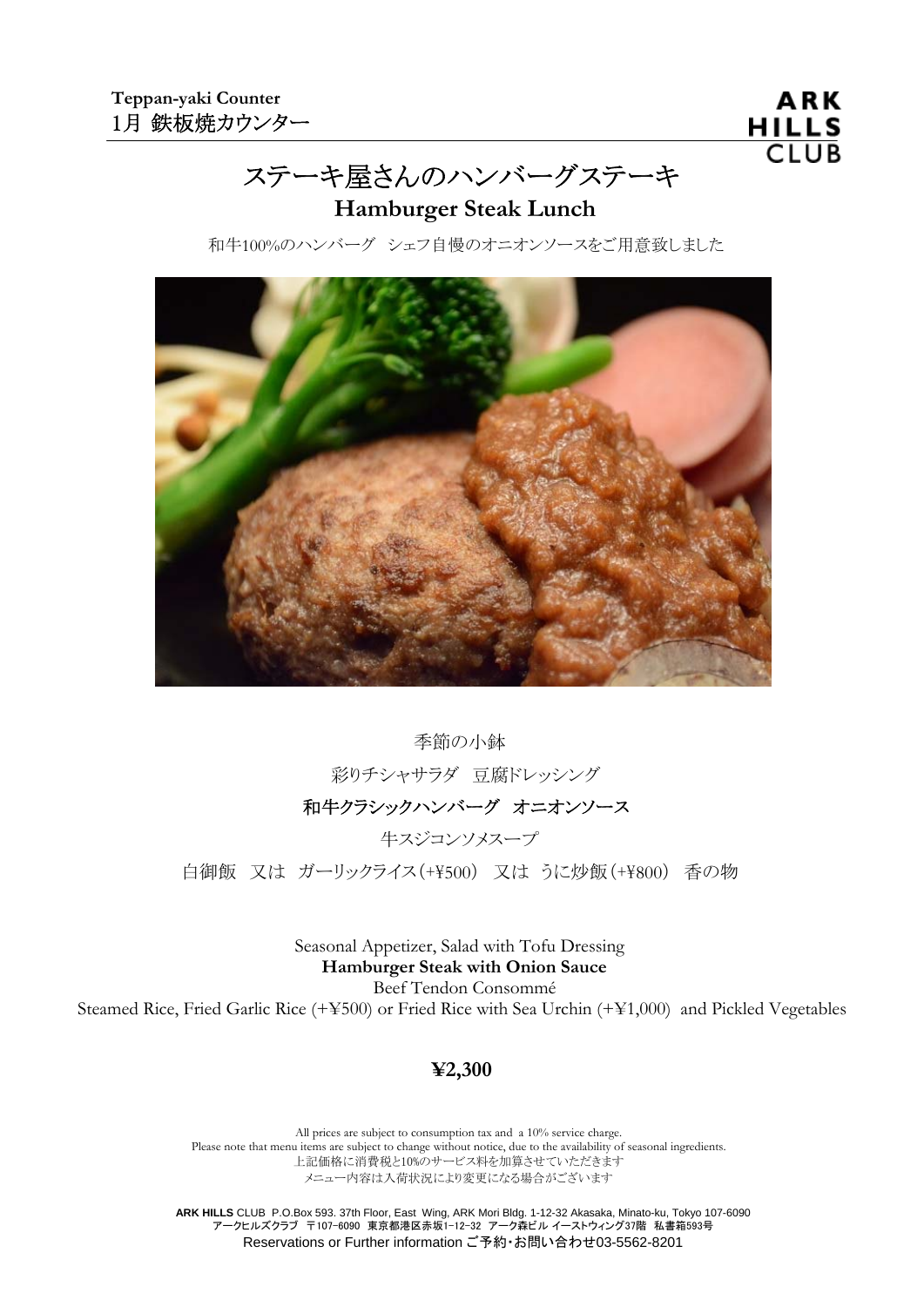# 唐津 **KARATSU**



菜の花とろ湯葉掛け

にぎり寿司七貫と巻物

中トロ、真鯛、寒鰤、〆鯖、帆立貝、ずわい蟹、数の子、巻物

蜆の赤出しなど 柚子シャーベット

# **KARATSU**

Seasonal Appetizer, **Seven Kinds of Sushi and Sushi Roll**, Miso Soup and Dessert

# **¥2,800**

お米は新潟県佐渡産コシヒカリを使用しています メニュー内容は入荷状況により変更になることがございます 上記価格に消費税と10%のサービス料を加算させていただきます

Sushi Counter is serving "Koshihikari" rice from Sado, Niigata Please note that menu items are subject to change without notice due to the availability of seasonal ingredients All prices are subject to consumption tax and a 10% service charge.